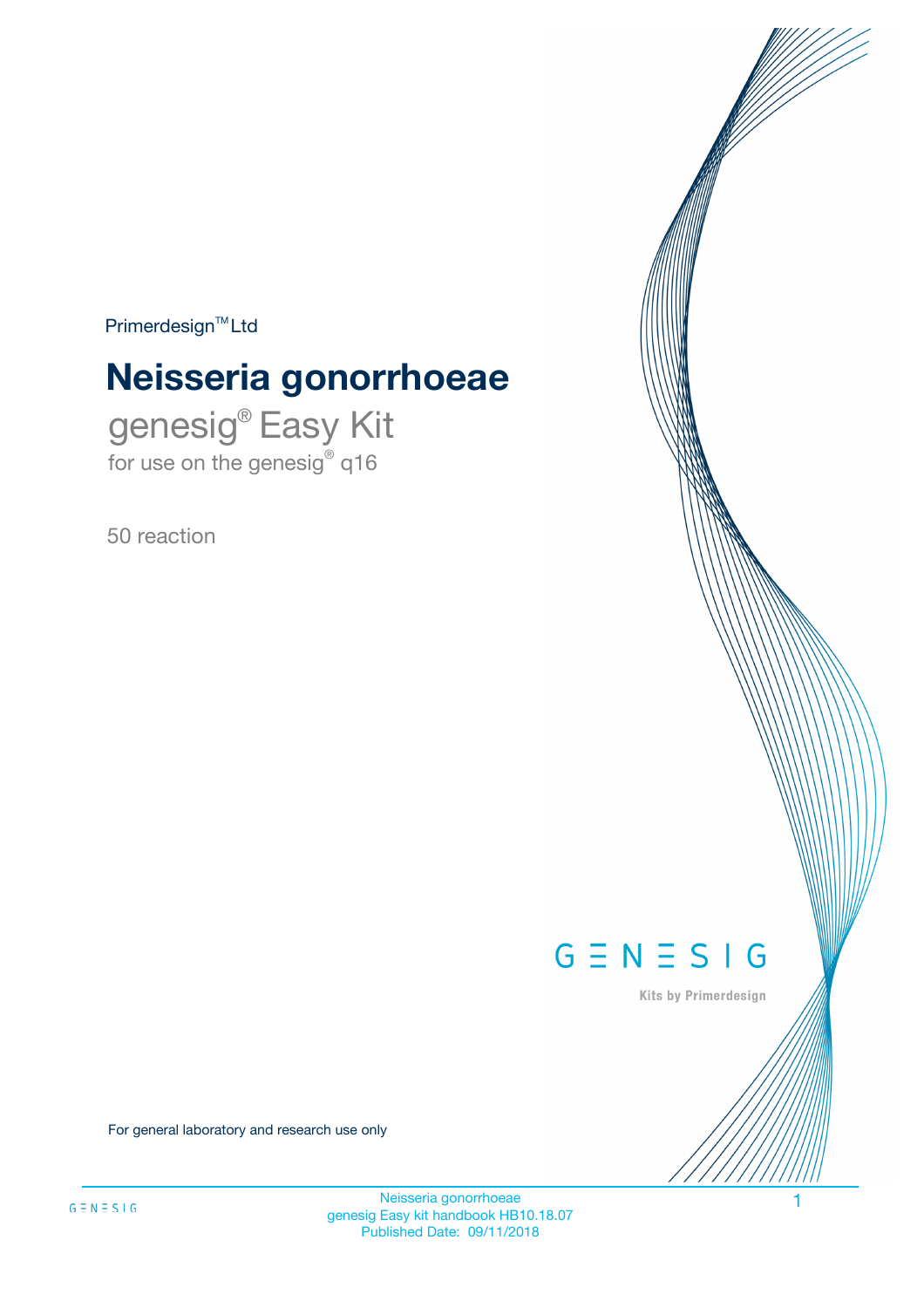# genesig® Easy: at a glance guide

#### **For each DNA test**

| Component                  | <b>Volume</b> | Lab-in-a-box pipette |  |
|----------------------------|---------------|----------------------|--|
| N.gonorrhoeae reaction mix | 10 µl         |                      |  |
| <b>Your DNA sample</b>     | 10 µl         |                      |  |

#### **For each positive control**

| Component                  | Volume   | Lab-in-a-box pipette |  |
|----------------------------|----------|----------------------|--|
| N.gonorrhoeae reaction mix | $10 \mu$ |                      |  |
| Positive control template  | $10 \mu$ |                      |  |

#### **For each negative control**

| Component                  | <b>Volume</b>   | Lab-in-a-box pipette |  |
|----------------------------|-----------------|----------------------|--|
| N.gonorrhoeae reaction mix | $10 \mu$        |                      |  |
| <u>Water</u>               | 10 <sub>µ</sub> |                      |  |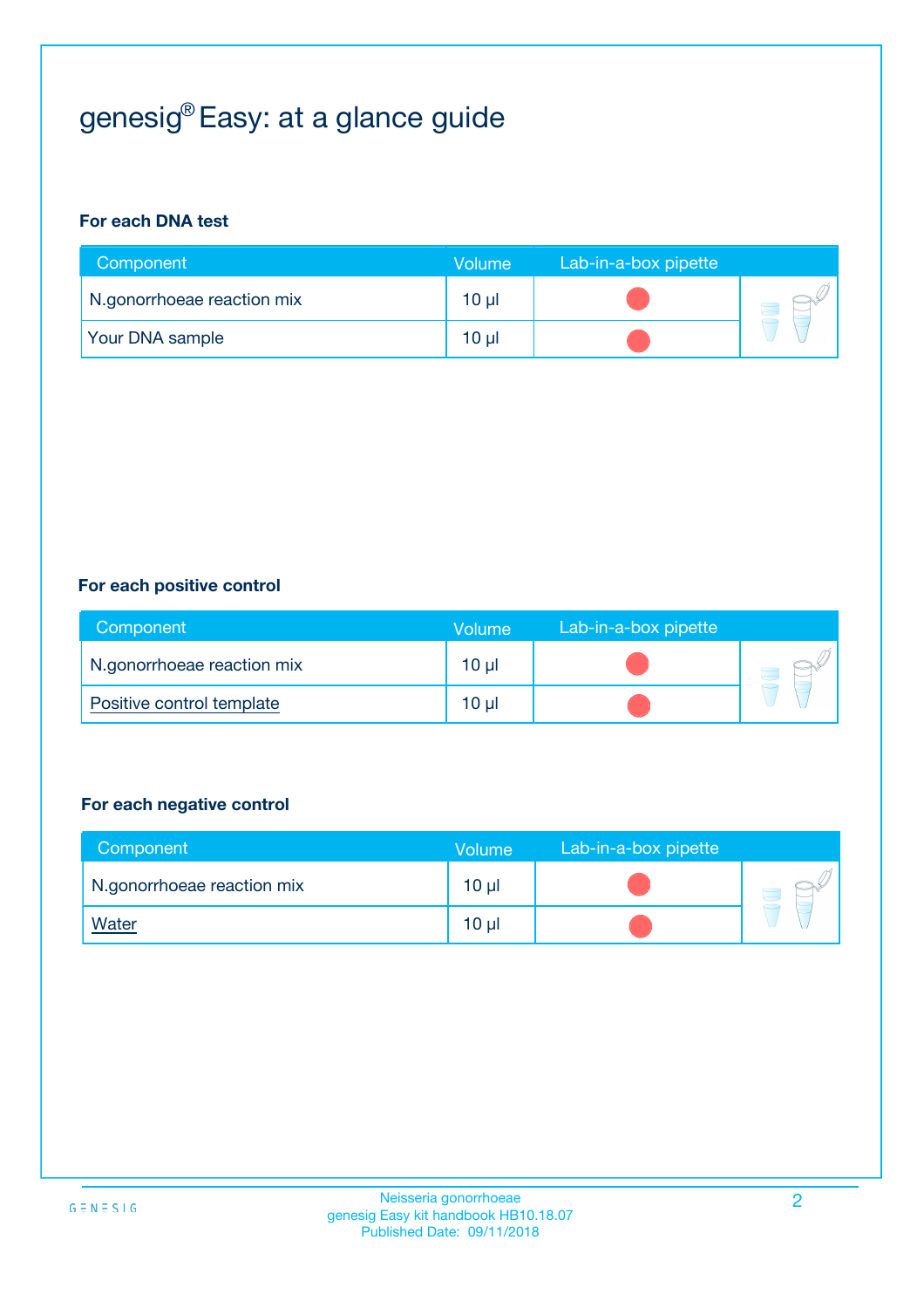# Kit Contents



## Reagents and equipment to be supplied by the user

#### **genesig® q16 instrument**

#### **genesig® Easy Extraction Kit**

This kit is designed to work well with all processes that yield high quality RNA and DNA but the genesig Easy extraction method is recommended for ease of use.

#### **genesig® Lab-In-A-Box**

The genesig Lab-In-A-Box contains all of the pipettes, tips and racks that you will need to use a genesig Easy kit. Alternatively if you already have these components and equipment these can be used instead.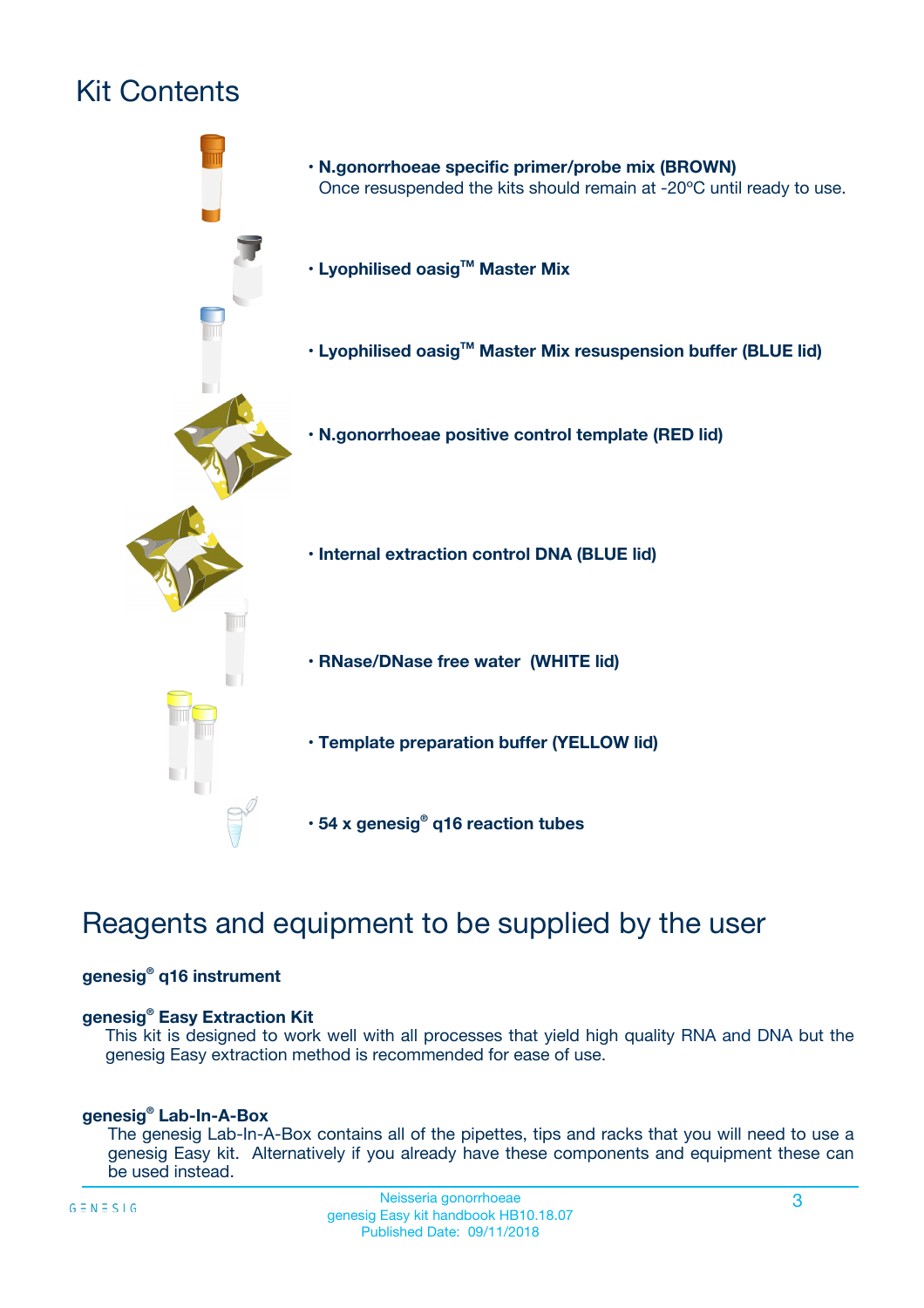## Step-by-step guide

### 1. Create your reaction mix



Use the blue pipette to transfer 500µl**\*** of the oasig Master Mix resuspension buffer into the tube of lyophilised oasig Master Mix and mix well by gently swirling. Then transfer all of that master mix into the brown tube labelled N.gonorrhoeae primers/probe.

**\***Transfering 525µl of the oasig Master Mix resuspension buffer to your oasig Master Mix (instead of the 500µl recommended above) will enable you to take full advantage of the 50 reactions by accounting for volume losses during pipetting. In order to do so with the genesig Easy fixed volume pipettes use 1x blue, 2x red and 1x grey pipettes to make the total volume. Please be assured that this will not adversely affect the efficiency of the test.

Cap and shake tube to mix. A thorough shake is essential to ensure that all components are resuspended. **Failure to mix well can produce poor kit performance.**

Leave to stand for 5 minutes. Now your reaction mix is ready to use.

Store the reaction mix in the freezer from hereon.

#### Top tip

- Ensure that the reaction mix is mixed thoroughly before each use by shaking.
- **•** Once resuspended do not expose genesig Easy kit to temperatures above -20°C for longer than 30 minutes at a time.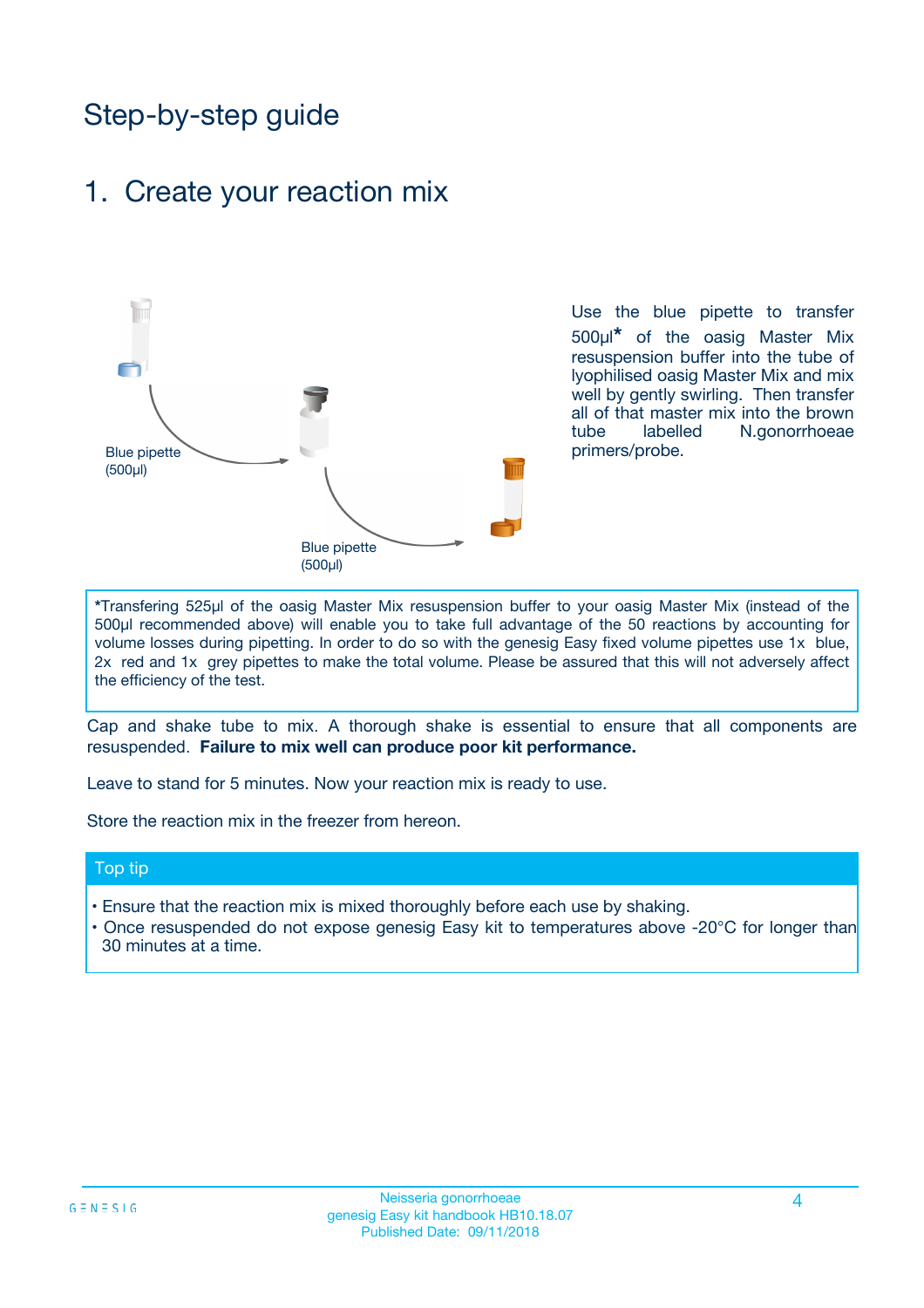# 2. Internal extraction control



Use the blue pipette to transfer 1000µl (2 x 500µl) of template preparation buffer into the Internal Extraction Control DNA tube. Cap and shake tube to mix.

Your kit contains Internal Extraction Control DNA. This is added to your biological sample at the beginning of the DNA extraction process. It is extracted along with the DNA from your target of interest. The q16 will detect the presence of this Internal Extraction Control DNA at the same time as your target. This is the ideal way to show that your DNA extraction process has been **successful.** 

#### **If you are using an alternative extraction kit:**

Use the red pipette to transfer 10µl of Internal Extraction Control DNA to your sample **after** the lysis buffer has been added then follow the rest of the extraction protocol.

#### **If you are using samples that have already been extracted:**

Use the grey pipette to transfer 5µl of Internal Extraction Control DNA to your extracted sample.

### 3. Add reaction mix to all reaction tubes



For every reaction to be run, use the red pipette to add 10µl of your N.gonorrhoeae reaction mix to every tube.

#### Top tip

- Always pipette the reaction mix directly into the bottom of the tube.
- You can label the tube lids to aid your reaction setup but avoid labelling tube sides.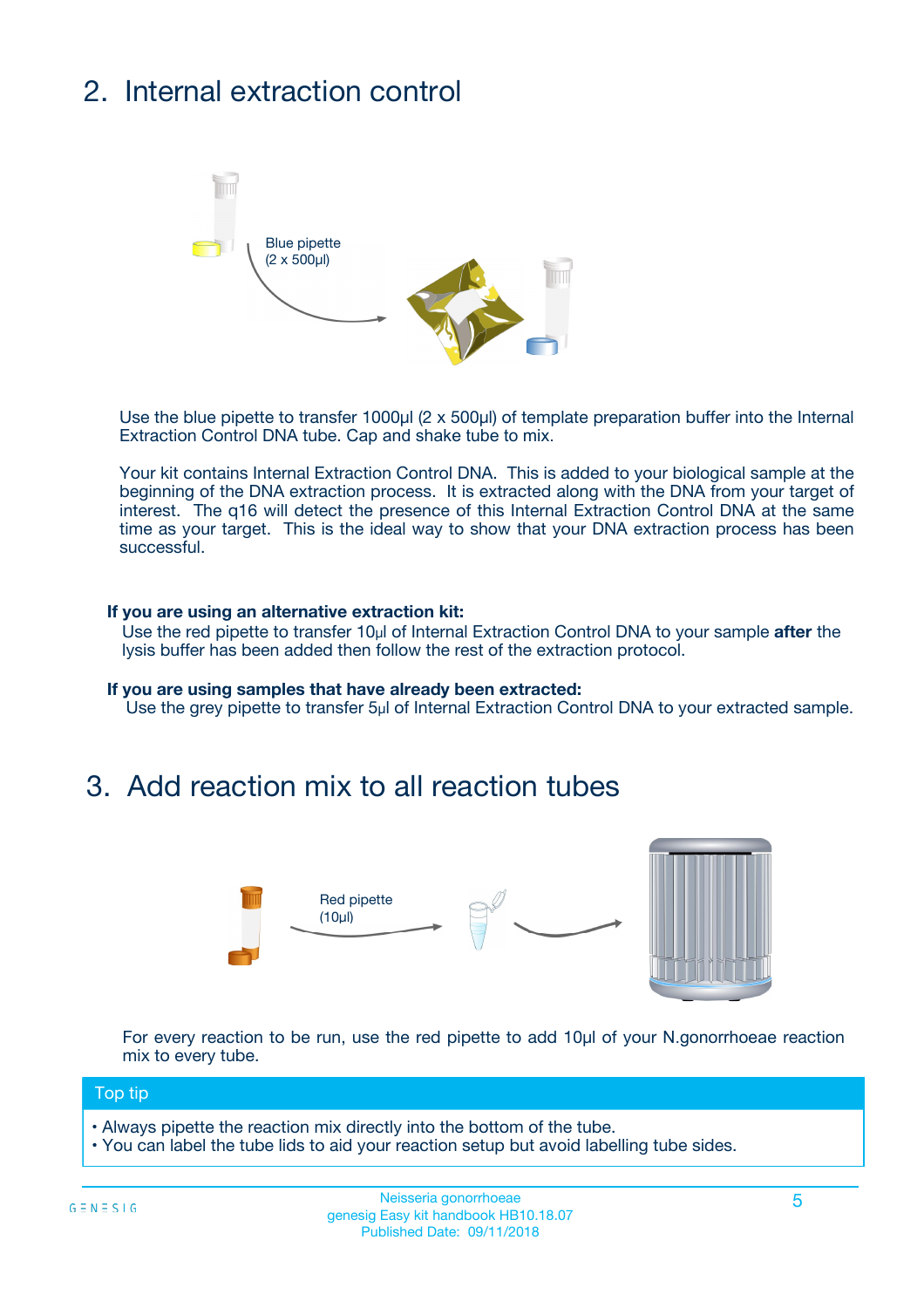## 4. Negative control



For each test you will require a negative control. Instead of DNA, water is used. This sample should typically prove negative thus proving that all of your positive samples really are positive.

To create a negative control reaction simply use the red pipette to add 10µl of the water to the required reaction tubes. Close these tubes after adding the water.

Because some genesig kit targets are common in the environment you may occasionally see a "late" signal in the negative control. The q16 software will take this into account accordingly.

#### Top tip

**•** Always add the water to the side of the tube to reduce the introduction of bubbles.

### 5. Set up a test



For each sample you wish to analyse, use the red pipette to add 10µl of your DNA sample to the required reaction tubes. Close these tubes after adding the sample. Always change pipette tips between samples.

#### Top tip

**•** Always add the DNA sample to the side of the tube to reduce the introduction of bubbles.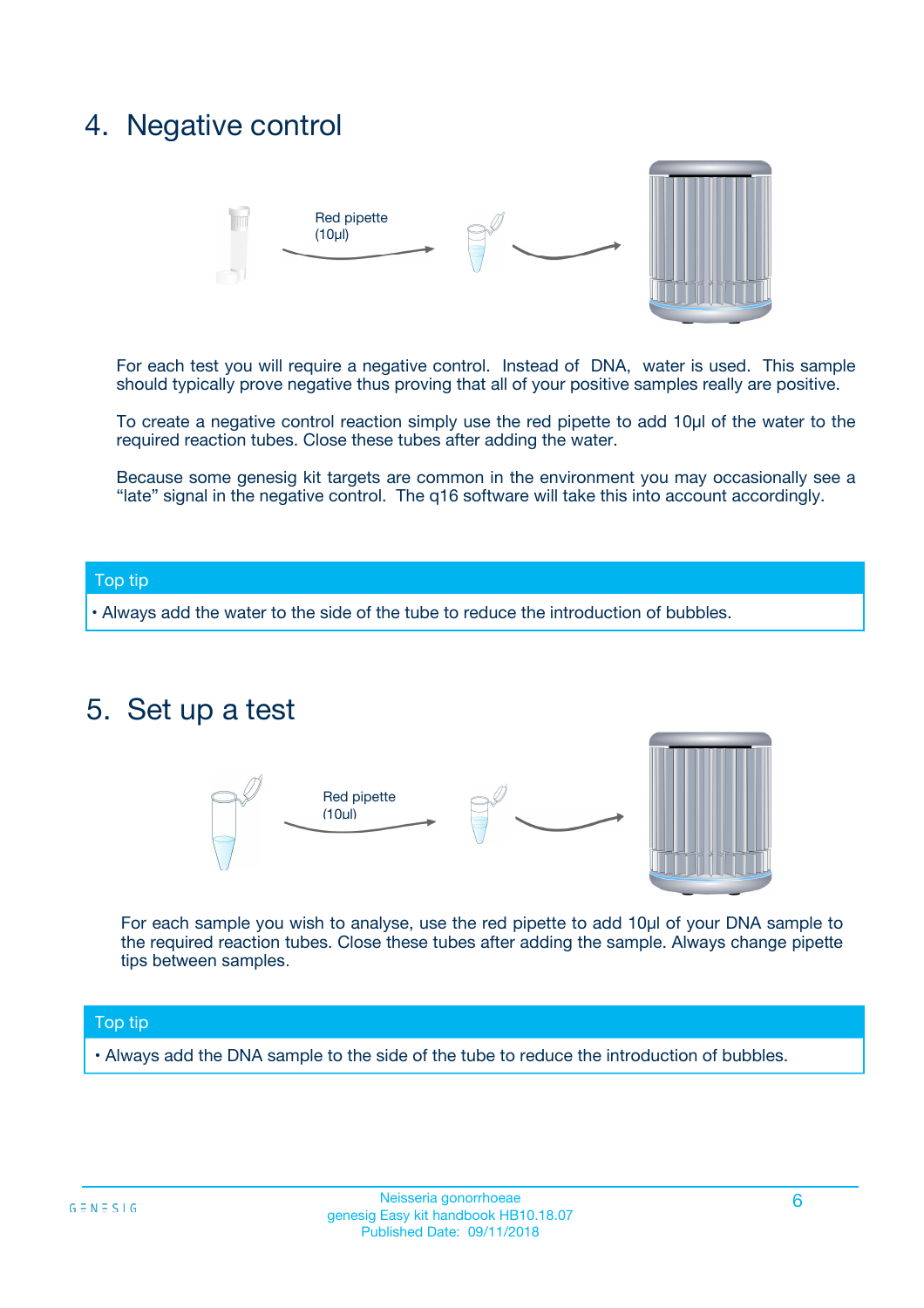## 6. Positive control



Use the blue pipette to transfer 1000µl (2 x 500µl) of template preparation buffer into the positive control template tube. Cap and shake tube to mix.

Each time you run a test you will require a positive control. This is a small portion of DNA from your target of interest. It serves two purposes:

1. It will always test positive so it shows that everything is working as it should be.

2. The q16 software knows how much DNA is present in the positive control. So it can automatically compare your sample of interest with the positive control to calculate the amount of target DNA in your sample.

To create a positive control reaction, simply use 10µl of the positive control instead of your DNA sample.



Take great care when setting up your positive control. The positive control template has the potential to give you a false positive signal in your other samples. Set positive controls up last after all other sample tubes are closed. Always change pipette tips between samples. You may even choose to set up positive controls in a separate room.

#### Top tip

**•** Always add the positive control to the side of the tube to reduce the introduction of bubbles.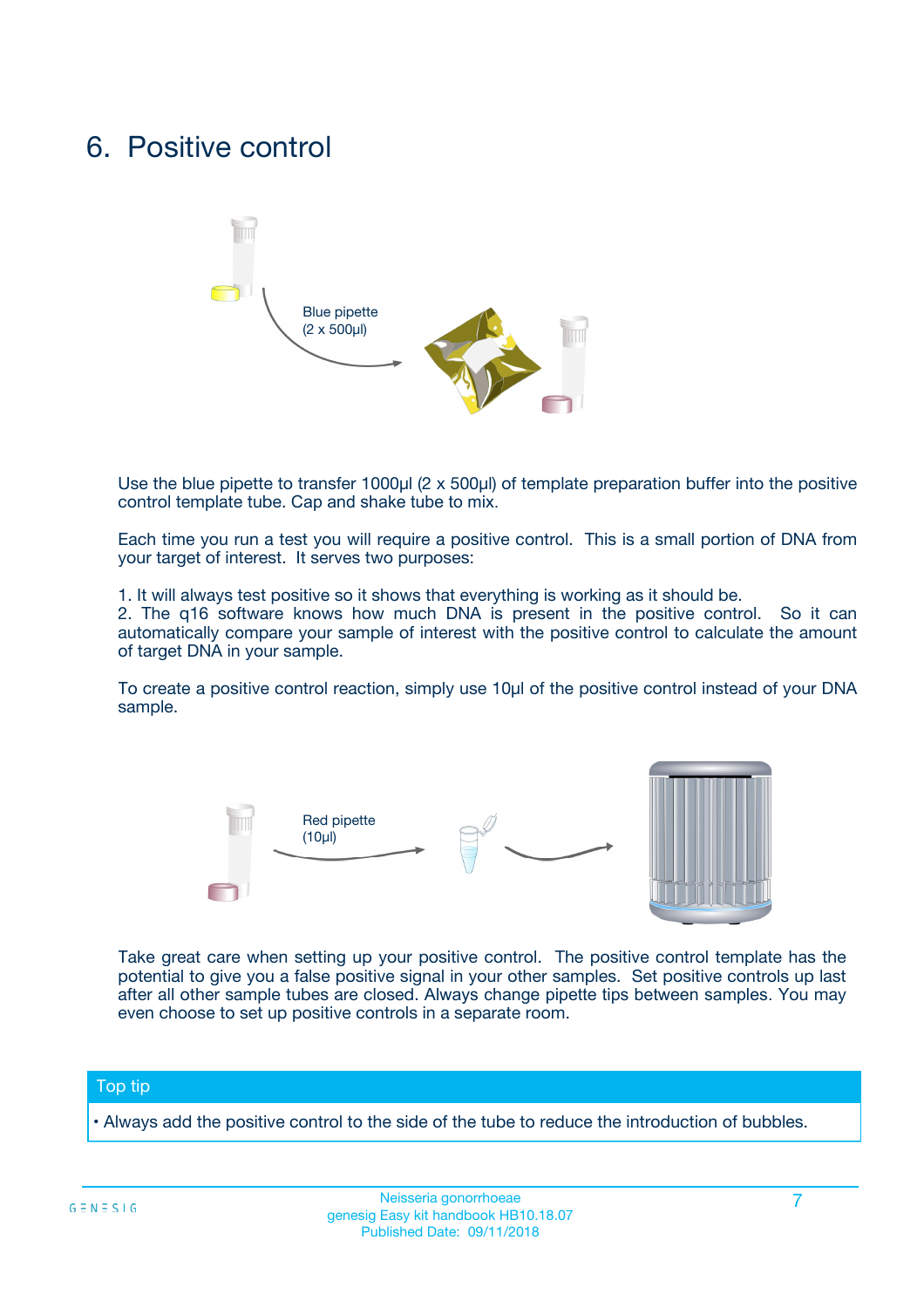# 7. Running the test

Place the tubes into the correct positions in your q16 as defined by the software, this may include positioning of empty tubes to ensure that the q16 lid is balanced. The run can then be started.

| genesig q16 PCR software - 1.2                                               |                                     | $\Box$                                                                                  |
|------------------------------------------------------------------------------|-------------------------------------|-----------------------------------------------------------------------------------------|
| Unsaved (New Experiment 2<br>$\vert \cdot \vert$<br><b>Open Experiments:</b> | <b>D</b> Open<br>Save<br>$\Box$ New | Save As<br><b>C</b> Close<br>$G \equiv N \equiv S \mid G$<br><b>&amp; Configuration</b> |
| Setup<br><b>Results</b><br><b>Stages:</b>                                    |                                     |                                                                                         |
| <b>Notes</b>                                                                 | Samples                             | <b>Tests</b>                                                                            |
| <b>Name and Details</b>                                                      | Color<br>Name                       | Note<br>Color<br>Note<br>Name                                                           |
| New Experiment 2017-10-26 11:06                                              | Sample 1                            | ع<br>条<br>Test 1                                                                        |
| Kit type: genesig® Easy Target Detection kit                                 | Sample 2                            |                                                                                         |
| Instrument Id.:                                                              | Sample 3                            | $\qquad \qquad \blacksquare$<br>$\qquad \qquad \blacksquare$                            |
| Run Completion Time:                                                         | Sample 4                            |                                                                                         |
| <b>Notes</b>                                                                 | Sample 5<br>A<br>v                  | $\triangle$<br>4<br>$\oplus$<br>₩                                                       |
| <b>Well Contents</b>                                                         |                                     | <b>Run</b>                                                                              |
| Pos.<br>Test                                                                 | Sample                              | <b>Run Status</b>                                                                       |
| Test 1<br>-1                                                                 | <b>Negative Control</b>             | $\blacktriangle$                                                                        |
| $\overline{2}$<br>Test 1                                                     | <b>Positive Control</b>             |                                                                                         |
| $\overline{\mathbf{3}}$<br>Test 1                                            | Sample 1                            | Show full log                                                                           |
| Test 1<br>$\overline{4}$                                                     | Sample 2                            |                                                                                         |
| 5<br>Test 1                                                                  | Sample 3                            | <b>Run Control</b>                                                                      |
| 6<br>Test 1                                                                  | Sample 4                            |                                                                                         |
| $\overline{7}$<br>Test 1                                                     | Sample 5                            |                                                                                         |
| 8                                                                            |                                     | $\triangleright$ Start Run<br>Abort Run                                                 |
| <b>JOD FURTY TUDE TO BUILDED IN</b>                                          |                                     | $\overline{\mathbf{v}}$                                                                 |

#### Top tip

- Before loading tubes into the q16, check for bubbles! Flick the bottom of the tubes to remove any bubbles that may have formed during the test setup.
- Apply centrifugal force with a sharp wrist action to ensure all solution is at the bottom of the reaction tube.
- When repeating a test you can use a previous file as a template by clicking 'open' then selecting File name > Files of Type > Experiment file as template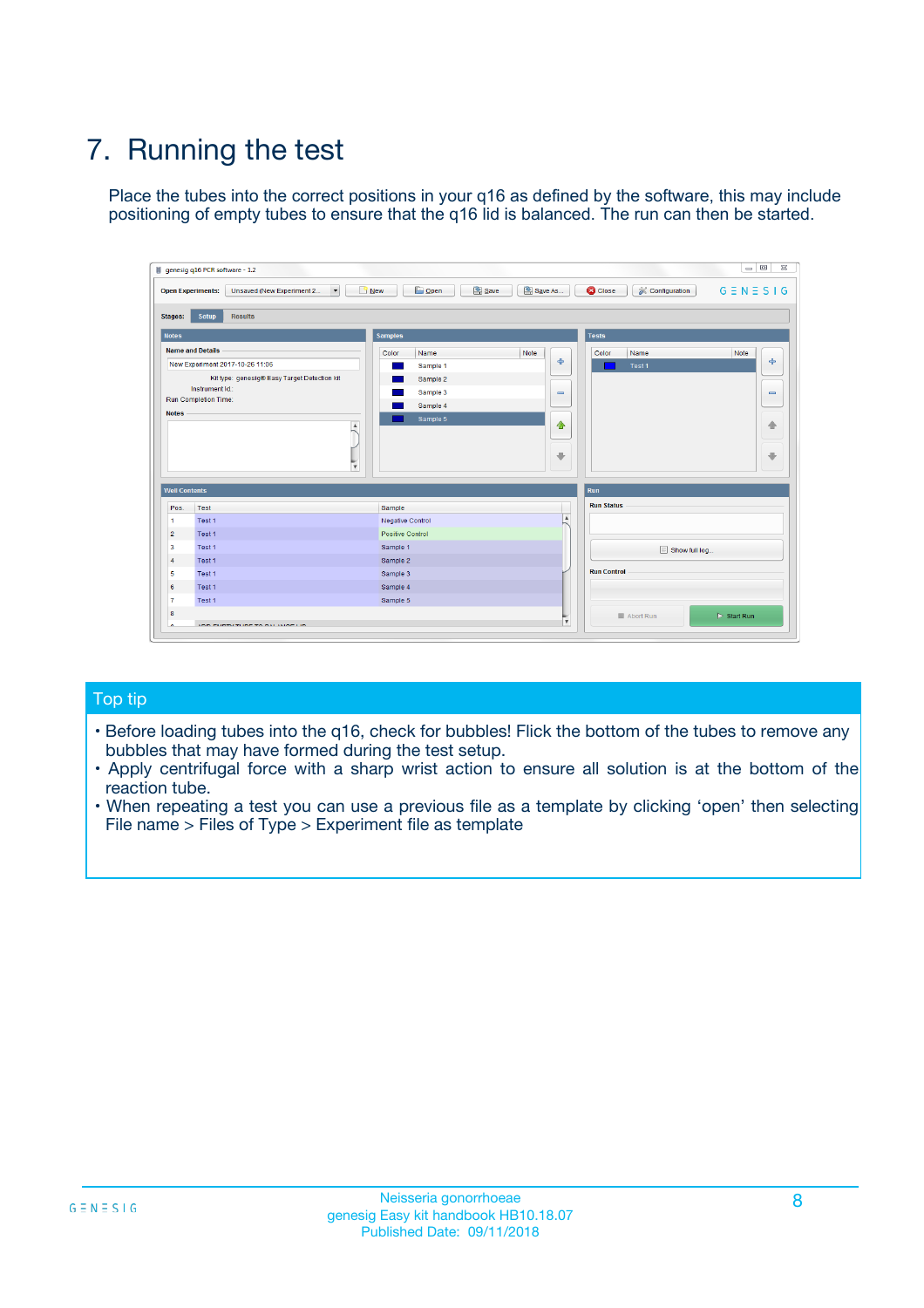## What do my results mean?

Analysis of your data is carried out automatically by the genesig q16. The following information is designed to help you fully understand a result or to troubleshoot:

### "Positive"

#### **Explanation**

Your sample has produced a positive result. Your target of interest is present and you can use the reported quantity.

"Negative"

#### **Explanation**

Your sample has produced a negative result. The target is not present in your sample.

### "Test contaminated"

#### **Explanation**

The Negative Control should be completely free of any DNA. If you see this error message it means that at some point during the setup, the Negative Control has been contaminated with DNA and has given a positive signal. This contamination has invalidated the test. The Positive Control and your test samples are both possible sources of contaminating DNA. The genesig q16 reaction tubes from previous runs will also contain very high amounts of DNA so it is important that these are carefully disposed of after the run is completed and NEVER OPENED. It may be the case that your kits have become contaminated which will lead to the same problem occurring repeatedly.

#### **Solutions**

1. Clean your working area using a commercial DNA remover solution to ensure the area is DNA free at the start of your run and re-run the test

2. If the problem persists then the kit has become contaminated and it will have to be discarded and replaced with a new kit. When you open the new kit, run a simple test to show that changing the kit has solved the problem. Prepare a test which includes only the Positive Control, the Negative Control and one 'mock sample'. For the 'mock sample' add water instead of any sample DNA. The result for the Negative Control and the mock sample should be negative indicating that contamination is no longer present.

#### **Preventive action**

An ideal lab set-up has a 'Clean area' where the test reagents are prepared and a 'sample area' where DNA samples and the Positive Control template are handled. The best workflow involves setting up all the test components (excluding the positive control template) in the clean area and then moving the tests to the sample area for sample and Positive Control addition. If this method is followed then the kit components are always kept away from possible sources of contamination. For extra security the Negative Control can be completely prepared and sealed in the clean area. All work areas should be decontaminated regularly with DNA remover.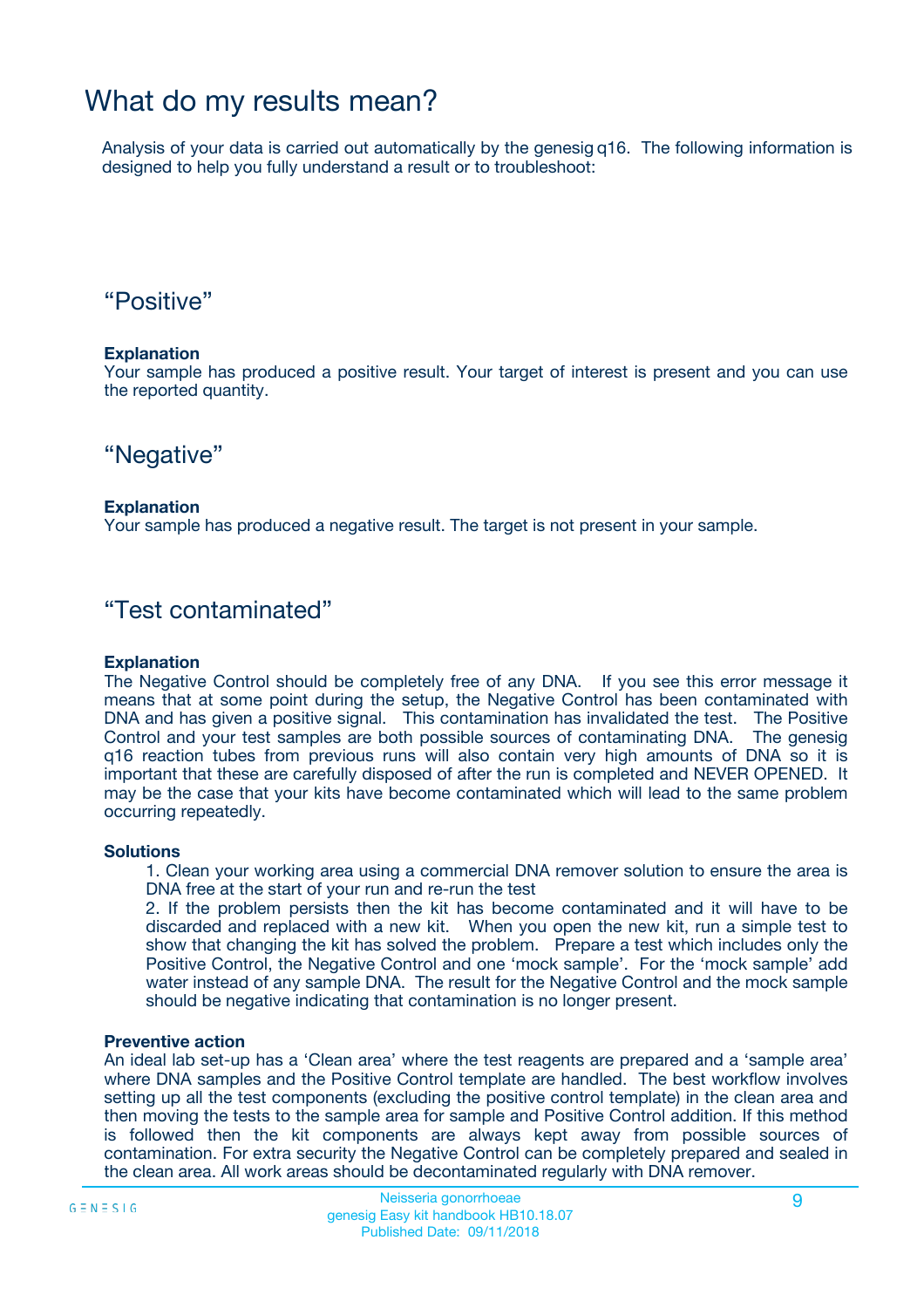### "Sample preparation failed"

#### **Explanation**

The test has failed because the quality of the sample was not high enough. The Internal Extraction Control component identifies whether the sample has been prepared correctly and is of suitable quality. This error message means that this quality control test has failed and the sample quality is not high enough for analysis.

#### **Solutions**

1. Check the sample preparation protocol for any user errors then repeat.

2. Poor quality samples can result from overloading the sample preparation protocol with too much starting material. Try reducing the amount of starting material then repeat.

3. Failing to add the Internal extraction Control DNA to your sample during the sample preparation protocol can also lead to a reported result of "sample preparation failed". Ensure that this step has not been overlooked or forgotten. If your samples are derived from an archive store or from a process separate from your genesig Easy extraction kit; you must add 5µl of Internal Extraction Control DNA into each 0.5ml of your sample to make it suitable for use on the q16.

### "Positive result, poor quality sample"

#### **Explanation**

The test is positive so if you are only interested in obtaining a 'present or absent' answer for your sample then your result is reliable. However, the test contains an Internal Extraction Control component that identifies if the sample is of high quality. This quality control test has failed and the sample is not therefore of high enough quality to accurately calculate the exact copy number of DNA present. If you require quantitative information for your sample then proceed with the solutions below.

#### **Solution**

For appropriate solutions, read the "Sample preparation failed" section of this handbook.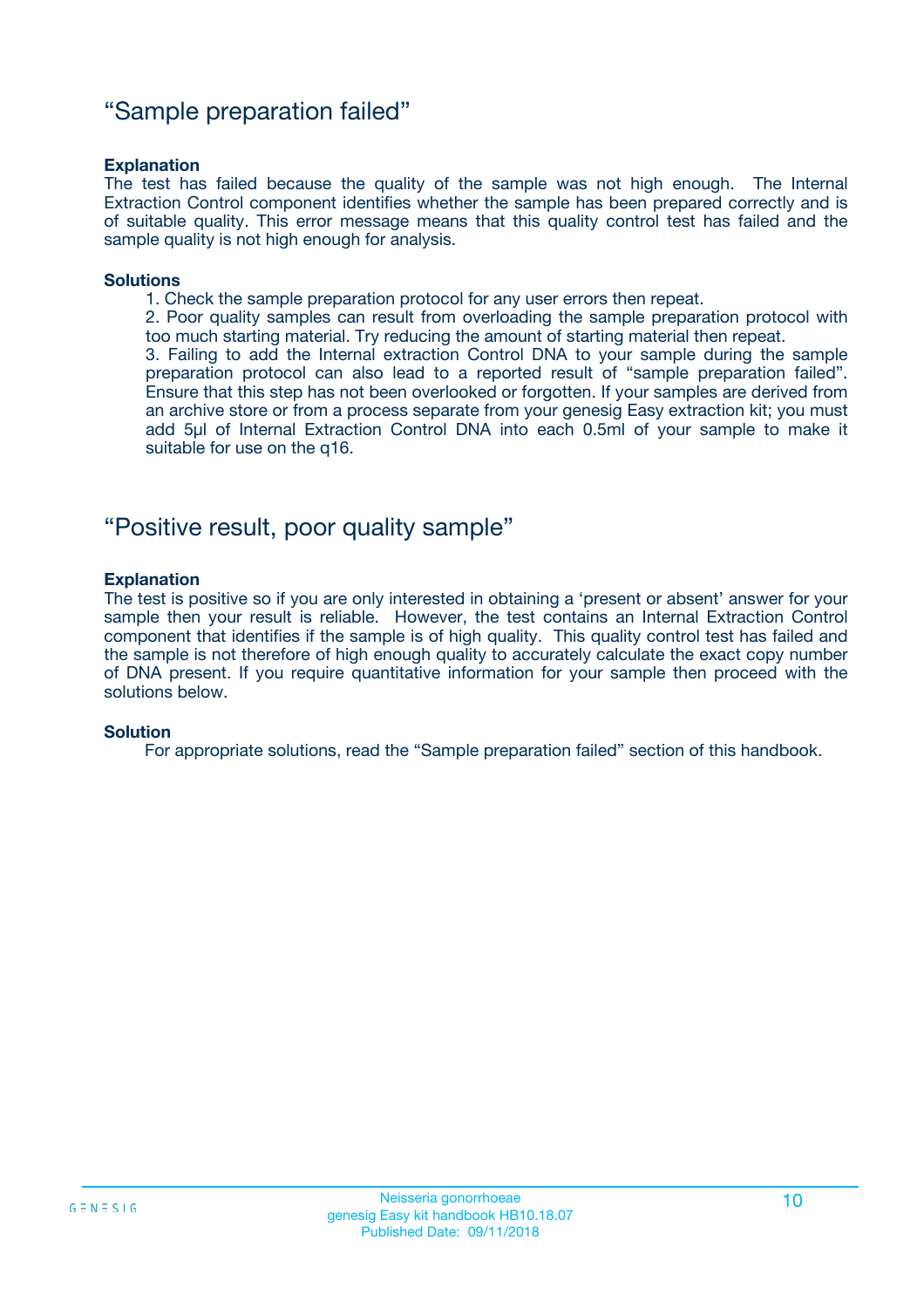### "Test failed"

#### **Explanation**

The test has failed because the Positive Control has not worked. The Positive Control is present to show that all aspects of the test are working correctly together. When this control test fails, the test as a whole is invalidated. This finding indicates that a problem has occurred in the reaction set-up part of the experiment and has nothing to do with sample preparation.

#### **Solutions**

- 1. Check the entire workflow and test set-up to look for any user errors, then repeat the test e.g. have the right colour pipettes and solutions been used with the correct tubes?
- 2. Ensure the positive and negative controls are inserted into the correct wells of your q16.

3. A component of the test may have 'gone off' due to handing errors, incorrect storage or exceeding the shelf life. When you open a new kit, run a simple test to show that changing the kit has solved the problem. Prepare a test which includes only the Positive Control, the Negative Control and one 'mock sample'. For the 'mock sample' add internal control template instead of any sample DNA. If the Positive Control works, the mock sample will now be called as a negative result.

### "Test failed and is contaminated"

#### **Explanation**

The Positive Control is indicating test failure, and the Negative Control is indicating test contamination. Please read the "Test Failed" and "Test contamination" sections of this technical support handbook for a further explanation.

#### **Solution**

For appropriate solutions, read both the "Test failed" and "Test contaminated" sections of this handbook.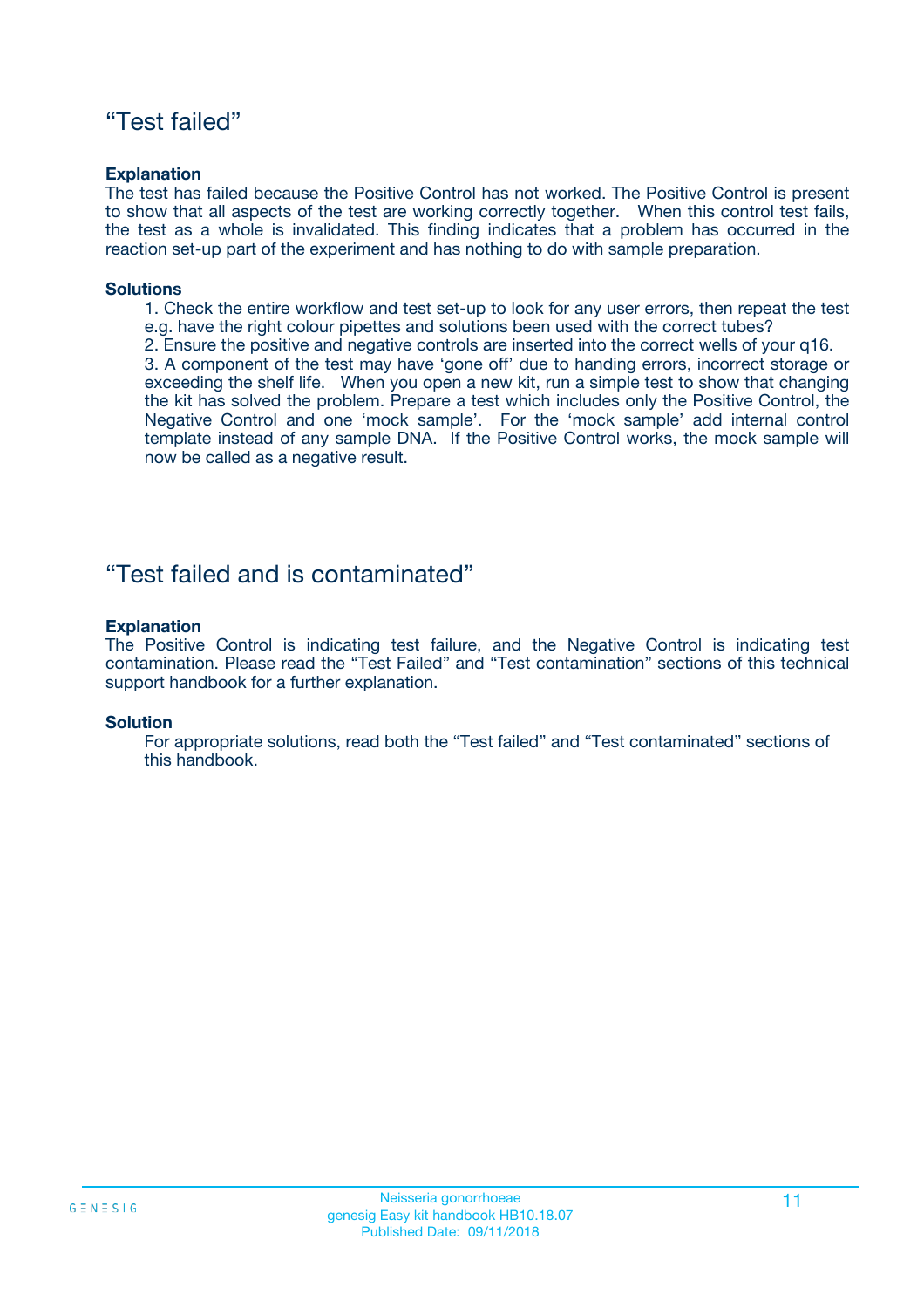### Neisseria gonorrhoeae

Neisseria gonorrhoeae is a Gram-negative coccus of the Neisseria genus. This bacterium has a spherical shape with diameter of 0.6-1 µm and is usually seen in pairs infecting human cells. The species has a circular DNA genome of approximately 1Mbp encoding over 2000 genes. The fimbriae of this bacterium are several micrometers in length and are essential for host cell adhesion. N. gonorrhoeae is capable of motility via fimbriae extension, adhesion and contraction.

N. gonorrhoeae is transmitted by sexual contact and usually causes infection in cells of the mucous membrane of the male urethra or the endocervix and urethra in females. The bacteria attach to the non-ciliated host columnar, epithelial cells and enter the cell by endocytosis, mediated by the major porin protein, Por. The endocytosed vacuoles are transported to the base of the cell where the bacteria are released to replicate at the basement membrane. During infection, polysaccharides are released from the bacteria that stimulate host cell production of tumour necrosis factors that cause an inflammatory response. This inflammation draws neutrophils to the infection site to clear the bacteria by phagocytosis. However, many bacteria can survive within the phagocyte until they are released upon neutrophil cell death. One polysaccharide in particular, lipooligosaccharide (LOS), is also known to cause damage to the mucosal membrane indirectly by promoting the release of proteases within the host cell. There is no vaccine against N. gonorrhoeae infection and antibiotic resistance is beginning to

increase. Therefore, treatment is by a course of antibiotics that will be effective against resistant strains and also treat possible co-infection with Chlamydia.

After a 2-3 day incubation period in males, a purulent discharge from the urethra is noticeable as well as the development of dysuria. These symptoms can be seen in around 95% of cases of male infection. Women infected with the bacterium are less likely to be symptomatic, although when symptoms do develop these can be non-specific and can be confused for other infections; these symptoms can include vaginal discharge, dysuria, and abdominal pain.

N. gonorhhoeae infections can cause complications when the bacterium enters the blood or other cells. Complications in males caused by the infection can result in prostatitis or orchitis if the bacteria spread. In females, invasion of the fallopian tubes or ovaries can result in salpingitis or ovaritis respectively, with any of these infections possibly resulting in sterility.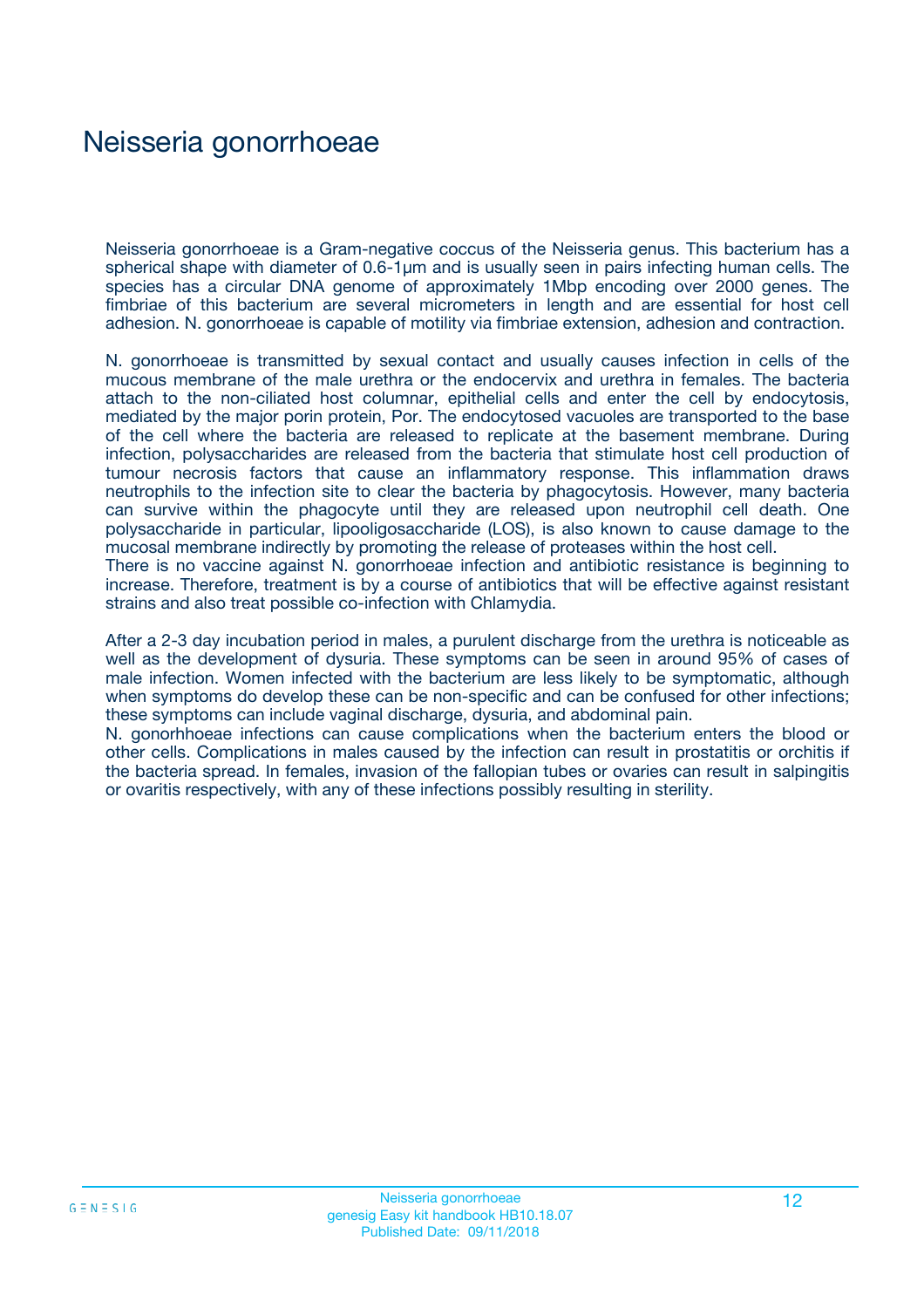## **Specificity**

The Primerdesign genesig Kit for Neisseria gonorrhoeae (N.gonorrhoeae) genomes is designed for the in vitro quantification of N.gonorrhoeae genomes. The kit is designed to have a broad detection profile. Specifically, the primers represent 100% homology with over 95% of the NCBI database reference sequences available at the time of design.

The dynamics of genetic variation means that new sequence information may become available after the initial design. Primerdesign periodically reviews the detection profiles of our kits and when required releases new versions.

The primers have 100% homology with all N.gonorrhoeae sequences in the phylogenic tree below and over 95% of reference sequences contained in the NCBI database. The primers have a low homology to the closely related Neisseria meningitides and will not detect on this strain.

If you require further information, or have a specific question about the detection profile of this kit then please send an e.mail to enquiry@primerdesign.co.uk and our bioinformatics team will answer your question.